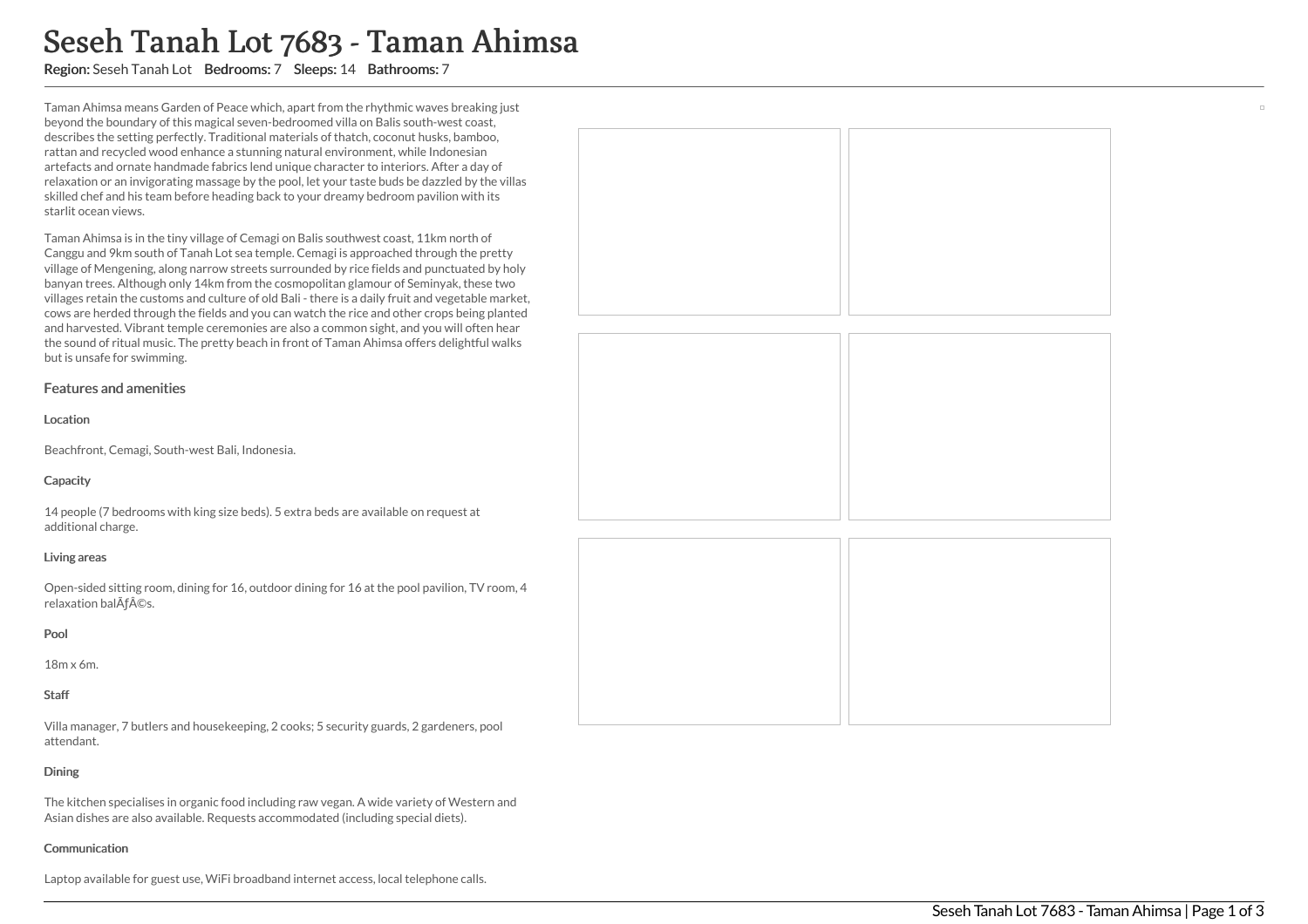# Entertainment

| 1 plasma TV with satellite channels, DVD player with DVD library, BBQ, 6 bicycles, 2 canoes. |  |
|----------------------------------------------------------------------------------------------|--|
| <b>For families</b>                                                                          |  |
| Pool toys, indoor toys, games, books and board games. One baby cot and 2 high chairs.        |  |
| Events                                                                                       |  |
| Suitable for weddings and parties up to 100 people standing (80 people sitting).             |  |
| Transport                                                                                    |  |
| Car and driver available for 8 hours at a special rate of USD35++/day (excluding petrol).    |  |

Additional facilities

Meditation circle (meditation ceremonies can be arranged), private office available on request, full back-up diesel powered electrical generator, mini safes.

#### Property area

1600sqm (villa) 4500sqm (land).

## The layout

## Indoor living

- Two living areas where guests can relax alfresco-style or in air-conditione furnished with an array of plush seating areas and enjoying sweeping gar through to the sea
- Dining area featuring a rustic table for 16 people
- Enormous state-of-the-art gourmet kitchen
- Spacious TV room boasting a 32inch TV and DVD player, large movie library comfortable couches

# Outdoor living

- Large 18m x 6m organically-shaped Java Stone swimming pool
- Ironwood deck with oversized rattan sun beds and umbrellas
- Thatched poolside pavilion with outdoor seating for 16 leading onto a decking area perfect for yoga
- Charming thatched bales are nestled throughout the garden providing shady escapes

# The rooms

## Guest rooms

- Each of the seven guest bedrooms are named after a Hindu chakra and boast a colour theme, a rich array of ornate artisanal fabrics and dÃƒ©cor
- Kings-sized canopied bed
- Dressing areas fitted with wardrobes, writing desk and safety deposit boxes
- Two upstairs bedrooms are linked by a bamboo bridge making them ideal for families. Both of these rooms have bamboo balconies.

| ed comfort<br>den views |  |  |
|-------------------------|--|--|
| ary and                 |  |  |
|                         |  |  |
|                         |  |  |